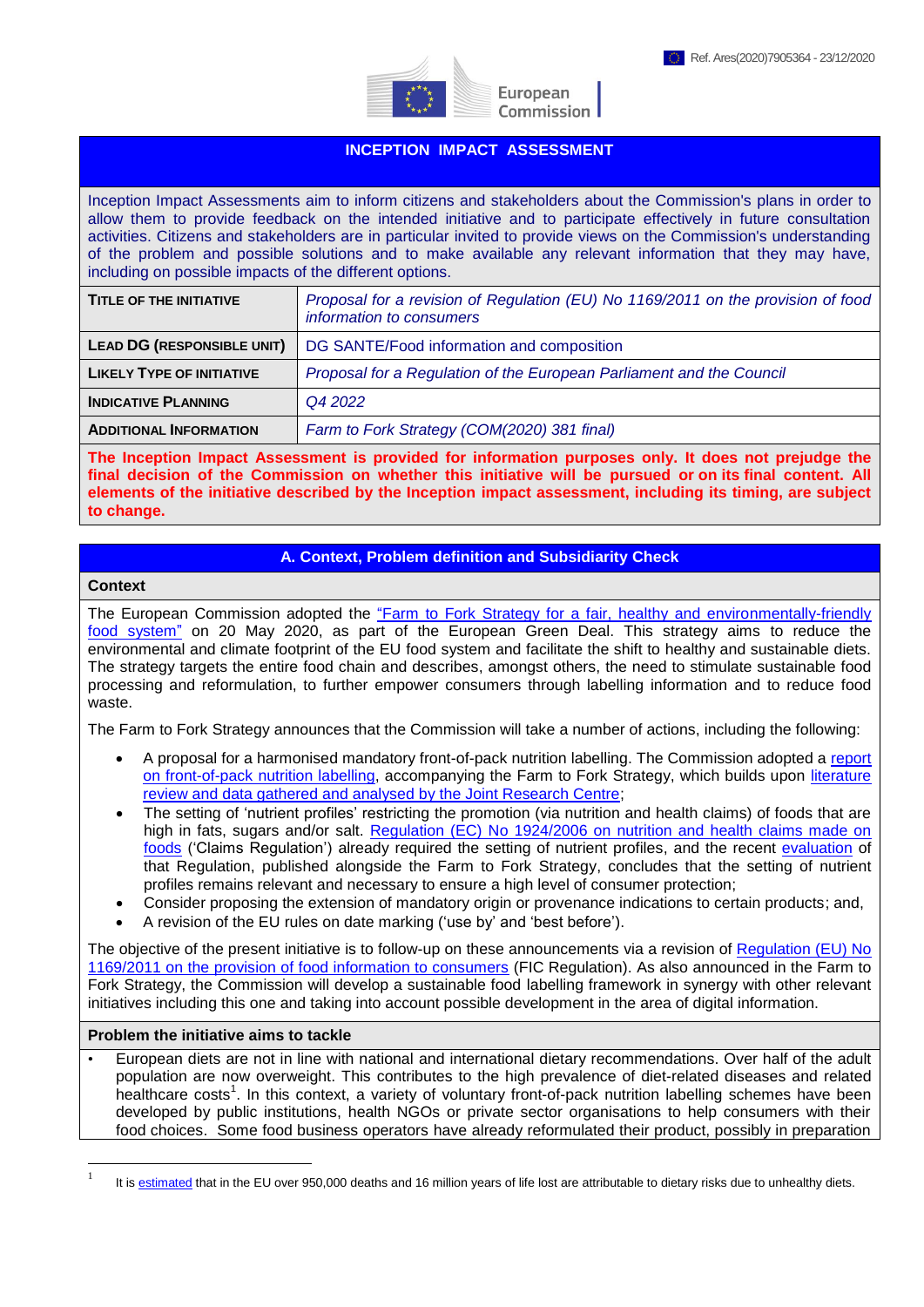for the establishment of nutrient profiles, while others have not. With respect to current labelling rules:

- $\checkmark$  Consumers do not always understand the nutritional information provided on food packaging and do not always find clear and simple nutritional information, which makes healthy food choices difficult. The variety of front-of-pack schemes present on the EU market results in inequity in consumers access to information and could also result in fragmentation of the internal market, costs for businesses having cross-border activities as well as consumer confusion and lack of trust.
- $\checkmark$  Nutrition and health claims<sup>2</sup> can mask the overall nutritional status of food products, which could mislead consumers attempting to make healthy choices. Currently, all foods are allowed to bear nutrition and/or health claims independently of their content of e.g. fat, saturated fat, sugars and/or salt to the extent that they comply with the legal requirements of the Claims Regulation. **Nutrient profiles** are threshold of nutrients (such as fats, sugars and/or salt) above which nutrition and health claims are restricted, thus preventing a positive health message on foods with a non-healthy profile. As nutrient profiles have not been adopted yet, consumers continue to be exposed to such foods bearing claims<sup>3</sup>. Additionally, the absence of nutrient profiles hinders a level playing field between operators.
- Although origin labelling is already compulsory for certain food products<sup>4</sup>, there is a growing demand from consumers to know the origin of their foods and to extend this mandatory origin indication to other categories of food. In the absence of EU rules, seven Member States<sup>5</sup> enacted provisionally national legislation requiring mandatory origin labelling for specific categories of food.
	- Current labelling rules do not always allow consumers who are interested in this information to identify the **origin of food.** The national rules on origin labelling cause inequity in consumer access to information across the EU and fragment the Single Market.
- Consumers often misunderstand and misuse **date marking**. According to a [2015 Eurobarometer,](https://ec.europa.eu/COMMFrontOffice/publicopinion/index.cfm/Survey/getSurveyDetail/instruments/FLASH/surveyKy/2095) less than 1 in 2 consumers understand the meaning of date marking: "use by", which indicates the ultimate food safety date, and "best before", which refers to the date food retains its optimal quality.
	- $\checkmark$  This contributes to the [20% of food that Europeans waste](http://www.eu-fusions.org/phocadownload/Publications/Estimates%20of%20European%20food%20waste%20levels.pdf) annually. A Commission study on date [marking](https://op.europa.eu/en/publication-detail/-/publication/e7be006f-0d55-11e8-966a-01aa75ed71a1/language-en) published in 2018 concluded that up to 10% of all food waste generated in the EU could be linked to date marking.

### **Basis for EU intervention (legal basis and subsidiarity check)**

Amendments to the FIC Regulation in the above food information areas would aim to:

- support, coordinate or supplement the actions of EU Member States for the protection and improvement of human health (Article 168 TFEU);
- ensure a high level of consumer protection (Article 169 TFEU);
- ensure further integration of the internal market for sustainable food products (Article 114 TFEU).

Action at EU-level (which is specifically mandated by the legislation in the area of nutrient profiles) will be more effective in achieving the main objectives than a series of individual actions by Member States because harmonisation will:

- reduce administrative burden on food companies operating transnationally or EU-wide;
- ensure a level playing field for food business operators;
- guarantee EU-wide rules for consumers, thereby reducing inequity in access to information for citizens across the EU.

<sup>&</sup>lt;u>.</u> <sup>2</sup> A claim is a voluntary message which states, suggests or implies that a food has particular characteristics. In particular, nutrition claims are statements like *'low fat*', *'high fibre*', while health claims make the link between a food constituent and health, like *'Vitamin D contributes to the maintenance of normal bones'*.

<sup>3</sup> For important categories of foods such as breakfast cereals, juice drinks, breads and bakery products and cakes, pastries, sweet and sayoury biscuits, there is evidence that more than one third of foods bearing claims continue, to date, to have a high FSS (fat, sugar, salt) content, which may be masked by the use of a nutrition or a health claim on the label.

<sup>4</sup> Under the EU legal framework, mandatory origin labelling exists for several sectors, such as honey, fruit and vegetables, fish, beef and beef products, unprocessed meat from pigs, sheep, goats and poultry, olive oil, wine, eggs and spirits drinks.

<sup>5</sup> France, Lithuania, Italy, Greece, Finland, Spain and Portugal have notified a national measure; today there are 6 Member States having national measures on origin labelling in force (Lithuania's measure is not anymore in force)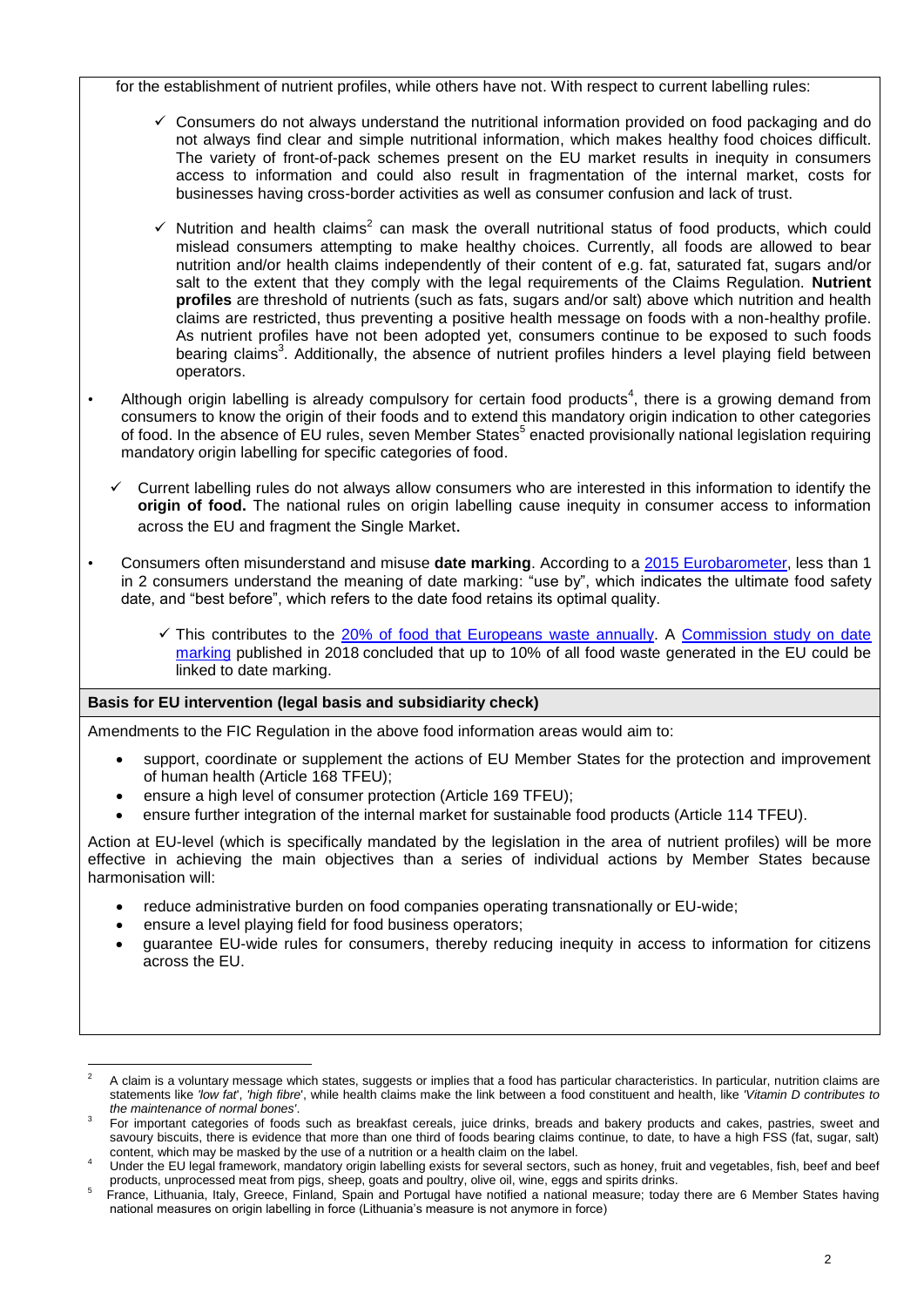# **B. Objectives and Policy options**

### *Front-of-pack nutrition labelling and nutrient profiles*

The objective of establishing harmonised mandatory front-of-pack nutrition labelling is to improve consumers' understanding of the nutritional value of foods when purchasing them. The setting of nutrient profiles aims to avoid a situation where nutrition and health claims would mask the overall nutritional status of a food, which could mislead consumers when trying to make healthy choices. Both actions are also aimed at stimulating food reformulation towards healthier foods and facilitating consumers' healthier food choices.

Considering the interplay between the two initiatives, it is appropriate to develop comprehensive options exploring in a coherent manner harmonised front-of-pack nutrition labelling and the setting of nutrient profiles.

In considering how these objectives can be addressed, the different options enumerated below will be further assessed. The options will cover pre-packed foods that are required to bear a nutrition declaration, which is generally provided on the back of the food packaging<sup>6</sup>. The possibility to apply specific conditions to certain categories of food will be explored.

On the basis of the existing analyses, there are **four types of front-of-pack labels** currently in use or development in the EU. These will form the basis for the different options to be considered for the provision of front-of-pack nutrition information to consumers.

| Nutrient-specific labels - examples                                                           |                                                                                                                                                         | Summary labels - examples       |                                    |
|-----------------------------------------------------------------------------------------------|---------------------------------------------------------------------------------------------------------------------------------------------------------|---------------------------------|------------------------------------|
| Numerical<br>(Option $1$ )                                                                    | Colour-coded<br>(Option 2)                                                                                                                              | Endorsement logos<br>(Option 3) | indicators<br>Graded<br>(Option 4) |
| Class: me parolane (38 g) contiene:<br>Par 1986 1585 kit (Millera)<br><b>TARIN LE SERVICE</b> | Each XXX serving contains<br>$\begin{array}{c}\n 1037k \\ 1037k \\ 248k \\ \hline\n 12\n \end{array}$<br>Typical energy values per 100g: 2058k1/098kcal |                                 | NUTRI-SCORE                        |

**The different options to be considered can be summarized as follows:**

### **- Option 0: Baseline ('business as usual')**

The voluntary use of front-of-pack nutrition labelling schemes remains possible. Different public and private frontof-pack labels, allowed under EU rules, continue to exist, with some Member States recommending a specific scheme and others not.

Nutrient profiles are not set; it is still possible to use nutrition and health claims on foods with a non-healthy profile.

As an alternative baseline option, front-of-pack nutrition labelling is not harmonised, but the Commission complies with its legal obligation to establish nutrient profiles as mandated by Article 4 of Regulation 1924/2006 on nutrition and health claims made on foods.

### - **Option 1: Nutrient-specific labels – numerical**

Across the EU, a harmonised front-of-pack nutrition label is used: the label is a non-interpretative<sup>7</sup> (nonevaluative) label, providing numerical information on the content of four nutrients (fat, saturates, sugars, salt) and on the energy value, as well as on how much this represents as a percentage of the daily reference intake.

#### **- Option 2 : Nutrient-specific labels – colour-coded**

Across the EU, a harmonised front-of-pack nutrition label is used: the label provides numerical information on the content of four nutrients (fat, saturates, sugars, salt) and on the energy value, as well as on how much this represents as a percentage of the daily reference intake. Colours are used to classify those nutrients as 'low' (green), 'medium' (amber) or 'high' (red).

#### **- Option 3 : Summary labels – endorsement logos**

Across the EU, a harmonised front-of-pack nutrition label is used: the label provides a synthetic appreciation of a product's overall nutritional value through a positive (endorsement) logo that is applied only to foods that comply with nutritional criteria.

<sup>1</sup> <sup>6</sup> As from December 2016, [Regulation \(EU\) No 1169/2011](https://eur-lex.europa.eu/legal-content/EN/TXT/?uri=CELEX:02011R1169-20180101) requires the vast majority of pre-packed foods to bear a nutrition declaration. It must provide the energy value and the amounts of fat, saturates, carbohydrate, sugars, protein and salt of the food. The declaration must be presented in a legible tabular format on the packaging. Annex V of the Regulation lists the foods that are exempted from the requirement of the mandatory nutrition declaration.

While such nutrient-specific schemes do provide some assessment of the contribution that a serving of food makes to nutrient intakes, such systems do not provide an evaluative judgement about how numerical values should be interpreted and, consequently, are referred to as a 'non-interpretive' (WHO Health Evidence Network Synthesis Report 61).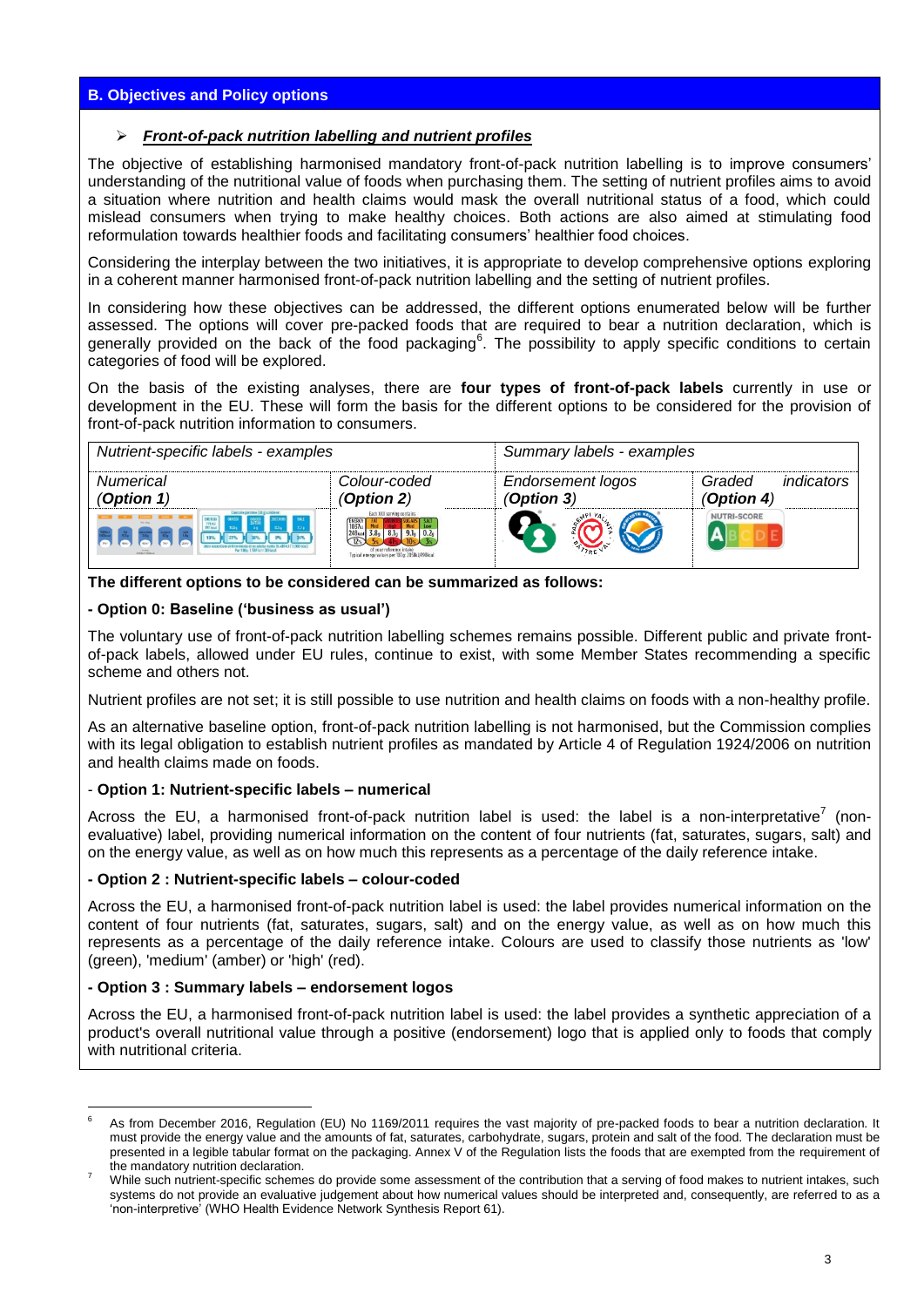# **- Option 4 : Summary labels – graded indicators**

Across the EU, a harmonised front-of-pack nutrition label is used: the label provides a synthetic appreciation of a product's overall nutritional value through a 'graded indicator' that provides graded information on the nutritional quality of foods that is applied on all food products.

For **options 1 to 4, nutrient profiles are set.** For option 1, the setting of a nutrient profile model separate from the non-interpretative front-of-pack nutrition label will be assessed. Options 2 to 4 concern evaluative (interpretative) front-of-pack labels, evaluating the nutrition information for the consumer. Colour-coded nutrientspecific labels and summary labels are based on nutrient profiling criteria. These criteria may be nutrient thresholds for individual nutrients, a combination of thresholds that define if a food can bear an endorsement logo, or more complex algorithms resulting in graded summary scores. For reasons of coherence and consistency, and to avoid conflicting labels on the food packaging which might be confusing for the consumer, the nutrient profiling model for restricting claims is based on the nutrient profiling model underpinning the harmonised front-of-pack scheme.

The impact assessment will explore all these options to identify a preferred option or a policy mix that best addresses the challenges and opportunities to achieve the overall objective of the initiative. The assessment of options 1 to 4 will cover the impact of their use on a voluntary or on a mandatory basis.

# *Origin labelling*

The objective of the action is to allow consumers to better identify the origin of food and to facilitate consumers' informed and sustainable food choices.

Consumers are increasingly affected by a range of considerations when making food decisions, including the origin of the food and the length of the food supply chain.

This initiative will ensure that consumers across the EU receive the same information on origin. Simultaneously, this will preserve the integrity of the single market and establishes a level playing field across the EU.

The Commission is aiming to propose the extension of the mandatory origin or provenance indication to more food products and ensure a full harmonisation in this area.

On the basis of the existing data<sup>8</sup>, the following foods were identified as those in which consumers have particular interest to know where they are coming from: milk and milk used as an ingredient, meat used as an ingredient, rabbit and game meat, rice, durum wheat used in pasta, potatoes and tomato used in certain tomato products.

The impact of the extension of mandatory origin labelling to the aforementioned foods will be assessed individually when justified based on the specificities of the sector.

In considering how information regarding origin can be provided, the different policy options enumerated below will be assessed including their impacts on the single market and taking into account the EU's international commitments. The different options below are based on the geographical levels as already applicable to certain foods/primary food ingredients in existing EU rules.

### **- Option 0: Baseline ('business as usual')**

This scenario envisages the continuation of the existing legislative framework where the origin or provenance of the foods in question would not be mandatory information; it would be provided either on a voluntary basis or by means of national law.

### **- Options 1-3: mandatory origin indication provided at:**

- **EU/non-EU level;**
- **national level (Member State or third country); or,**
- **regional level**.

- **Option 4: mixed option** based on a mix of elements from all options.

In addition to the options above, for each of the geographical alternatives, different sub-options on the modalities for determining the country of origin or place of provenance of foods/food ingredients in question (e.g. for milk: place of milking/packaging/processing) would need to be established.

# *Date marking*

The objective of the action is to prevent consumers from unnecessarily discarding foods past their 'best before' date by tackling the misunderstanding and misuse of date marking (the 'use by' and 'best before' dates).

<sup>1</sup> <sup>8</sup> Commission reports on origin labelling adopted following Article 26 of Regulation (EU) No 1169/2011 and studies commissioned for this purpose, national studies carried out in the context of the respective national notification.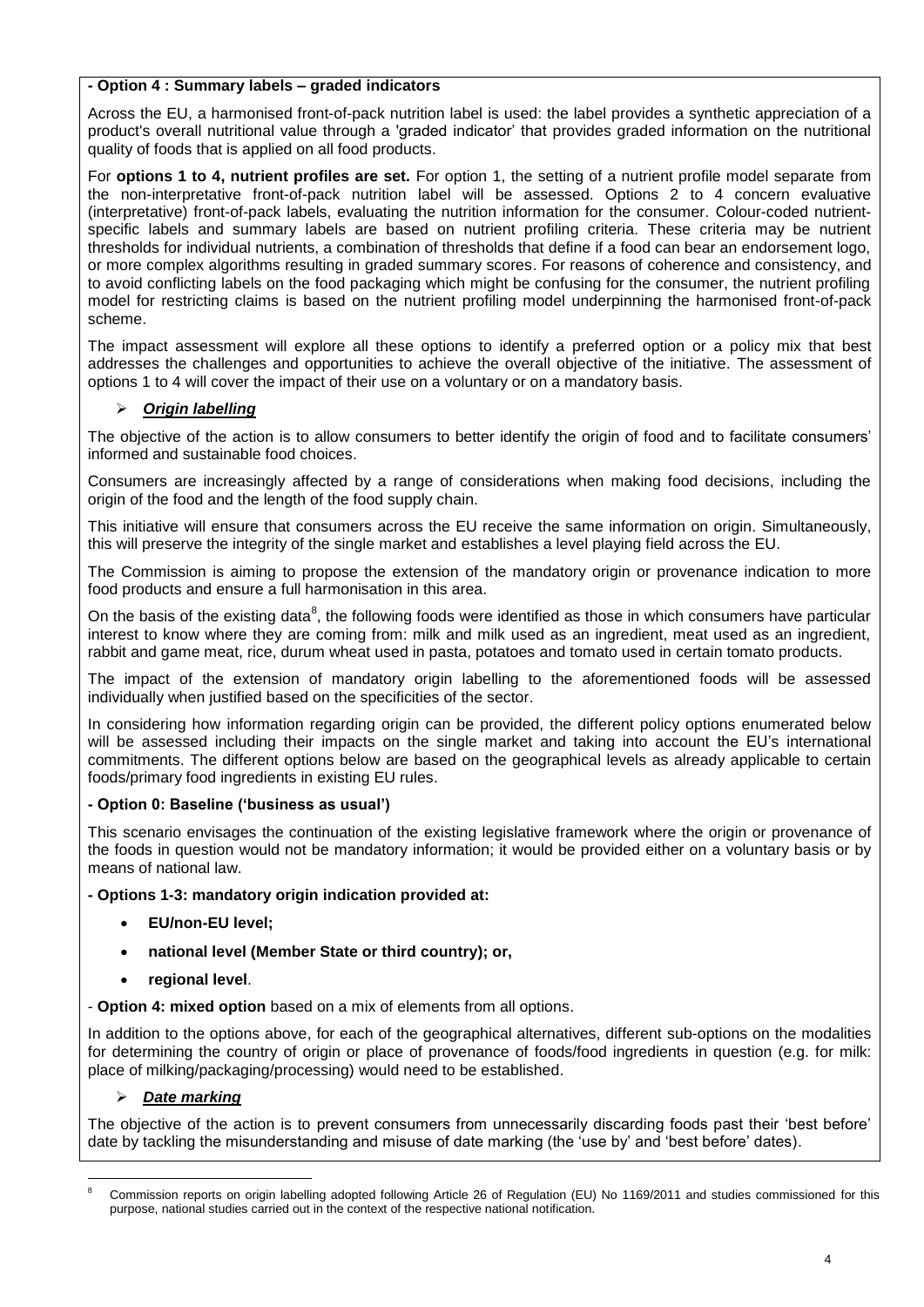# **- Option 0: Baseline ('business as usual')**

The current EU date marking rules in FIC Regulation are not revised.

# **- Option 1: To revise the rules of application of the 'best before' date**

The current rules are revised to extend the list of foods included in Annex X(1)(d) of the FIC Regulation, for which the "best before" date is not required.

The "best before" date could potentially be removed for non-perishable foods with long shelf life such as pasta, rice, coffee, tea.

# **- Option 2: To revise the rules and abolish the concept of 'best before' date**

The current rules are revised in order to abolish the concept of "best before" date with the view to keep only one durability date which would be the "food safety/health" related date (currently expressed as 'use by' date).

# **- Option 3: To improve the expression and presentation of date marking**

The current EU date marking rules are revised to improve the way of expressing the two different types of date marking (e.g. in terms of terminology, format, visual presentation) in order to better differentiate between the food safety/health and quality concepts. These amendments, tailored to the languages and consumer understanding in each Member State could include alternative or additional wordings (e.g. "best before, often good after", Codex Alimentarius terminology (expiration date end, best quality before end) as well as changes in format, lay-out, colour, such as for example imposing a mandatory graphical/visual presentation (e.g. a red colour for 'use by' dates and green colour for 'best before' dates or different symbols such as a STOP sign for 'use by' dates" etc.).

# **C. Preliminary Assessment of Expected Impacts**

# **Likely economic impacts**

- Facilitating a shift to healthier diets would reduce the increasing costs stemming from the epidemic in obesity and non-communicable diseases.
- Setting nutrient profiles would ensure a level playing field between food business operators, as currently some have invested to reformulate their products while others have not.
- Clear information on health aspects of food could increase both consumer demand for and food business operators supply of healthy food. It would help to create a virtuous cycle increasing the relative competitiveness of healthy food products.
- EU measures in the food information area would reduce market fragmentation and facilitate a harmonised single market with incentives for healthy and sustainable food across the whole EU. Being able to apply the same front-of-pack nutrition labelling and origin labelling provisions across the EU could also provide strong economic potential for food business operators that offer healthy and sustainable food. The increased harmonisation may be in particular beneficial for SMEs as they would not need to comply anymore with different national labelling schemes on origin labelling and could also apply the same front-of-pack nutrition labelling scheme across the EU.
- Extending mandatory origin labelling is expected to influence consumer purchasing. It might have an impact on intra-EU trade and lead to an increased sale of food products at regional level.
- Clear information on date marking could help consumers save money. It could also reduce individual and collective/public costs linked to food waste management.
- Harmonised food information rules could facilitate enforcement by the competent national authorities, and contribute to ensuring a level playing field for EU-manufactured and imported food products, which in turn increases the competitiveness of EU industry.

# **Likely social impacts**

- Improving consumers' understanding of the nutritional content of food with harmonised information will facilitate healthy choices and incentivise food producers to produce healthier foods. The setting of nutrient profiles will ensure that unhealthy foods do not attract consumers through nutrition or health claims. Stimulating consumers to buy healthier foods and protecting them from misleading claims will benefit consumer's health and quality of life.
- Consumers will also benefit from mandatory origin indication, which addresses demand for information that enables purchases according to consumers' preferences.
- Having clearer expression of date marking would facilitate the understanding and use of date marking on the decisions to discard foods and will contribute to avoid unnecessary food waste. Food waste prevention contributes to a more sustainable consumption pattern and would impact positively our ability to tackle food security.

# **Likely environmental impacts**

 This initiative could reduce the negative environmental impact of the food system, as the initiative is expected to encourage a shift to more sustainable consumption patterns and help to reduce the environmental impacts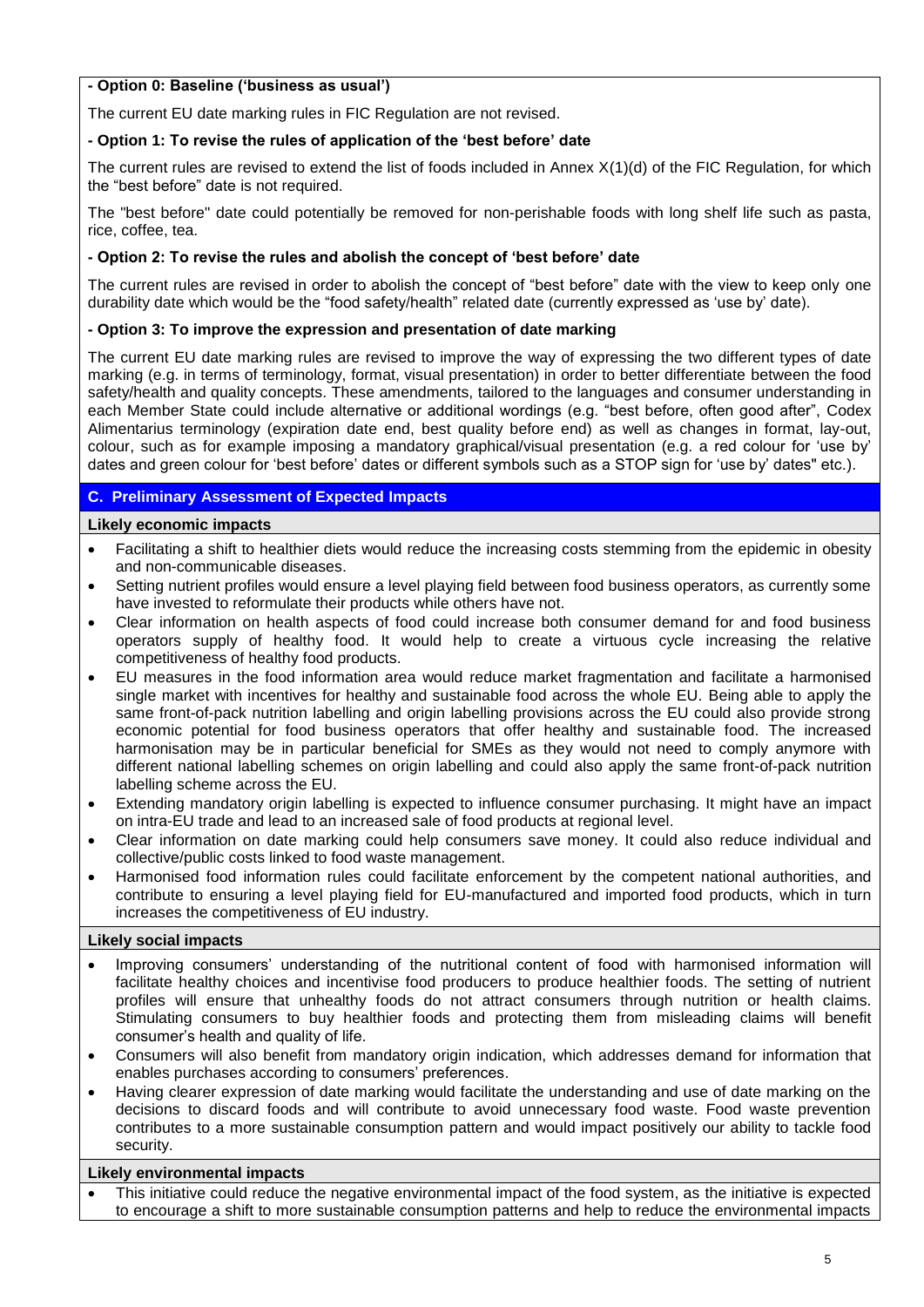from food and food waste.

- The extension of mandatory indication of origin labelling to certain foods could have positive environmental effects as long as regional/local shopping by consumers would be substituting less efficient longer supply chains.
- The extension of mandatory indication of origin labelling to certain foods could lead to purchases of locally produced foods obtained through more environmentally-friendly production methods. However, locally produced foods might also be produced in a less environmentally-friendly way.
- Revision of date marking rules should reduce food waste at consumer level.

# **Likely impacts on fundamental rights**

Not applicable

### **Likely impacts on simplification and/or administrative burden**

- Implementing Front of Pack labelling requirements and nutrient profiles is likely to create a one-time cost for economic operators, including third countries' exporters that place food on the EU market. However, taking these measures at EU level could simplify compliance for food business operators active in several national markets and preserve a level-playing field for all operators. Some of the costs in updating labels will be phased out in the normal life cycle of a label with transitional measures.
- Whereas mandatory origin indication will cause a similar one-off cost in updating labels, this initiative may simultaneously reduce the costs operators currently face in complying with a variety of national mandatory origin labelling schemes for certain food products.
- For date marking, any revision will lead to a one-off cost in updating labels for the food groups in question.
- Where SMEs may encounter burdens from implementing these proposals, these could be minimised by e.g. specifically designing any harmonised front-of-pack nutrition labelling scheme in a way that encourages SME uptake (free of charge, no certification, etc.).
- For Member State public administrations that currently do not manage front-of-pack or origin labelling schemes, there could be some additional costs linked to implementation and enforcement. For those that are managing schemes, the costs would be reduced by tasks performed at EU level. The setting of nutrient profiles might lead to additional costs linked to enforcing new rules.

# **D. Evidence Base, Data collection and Better Regulation Instruments**

#### **Impact assessment**

1

The European Commission will prepare an impact assessment in 2021 and plans to adopt its proposal in the fourth quarter of 2022.

The impact assessment will underpin this proposal by assessing and comparing the potential impacts of the different policy options described above. It will identify a preferred option or policy mix that best addresses the challenges and opportunities to achieve the overall objective of the initiative. The impact assessment will draw on the evidence listed below, including lessons from previous evaluations, and consider the effect of potential solutions on consumers, SMEs and food business operators in particular.

#### **Evidence base and data collection**

While the impact assessment will benefit from extensive research undertaken to date on nutrient profiles, front-ofpack nutrition labelling, origin labelling and date marking, a dedicated study will collect further evidence on the administrative, social and environmental impacts policy options might have. The evidence base includes, but is not limited to, the following:

- Evaluation of the Nutrition and Health Claims Regulation (SWD(2020) 95);
- Report on front-of-pack nutrition labelling (COM(2020) 207);
- [Study on mandatory origin labelling for pig, poultry and seep and goat meat;](https://ec.europa.eu/info/sites/info/files/food-farming-fisheries/key_policies/documents/ext-eval-origin-labelling-fulltext_2013_en.pdf)
- Study on the application of rules on voluntary origin labelling of foods and on the mandatory indication of country of origin or place of provenance of meat used as an ingredient<sup>9</sup>;
- Study on the mandatory indication of country of origin or place of provenance of unprocessed foods, [single ingredient products and ingredients that represent more than 50% of a food;](https://ec.europa.eu/food/sites/food/files/safety/docs/labelling_legislation_final_report_ew_02_15_284_en.pdf)
- Study on mandatory origin labelling for milk, milk used as an ingredient in dairy products, and unprocessed meat other than beef, pig, poultry, and sheep and goat meat<sup>10</sup>;
- [Study on the evaluation of support study on mandatory indication of country of origin labelling for certain](https://ec.europa.eu/info/news/publication-evaluation-support-study-mandatory-indication-country-origin-labelling-certain-meats-2020-)  [meats;](https://ec.europa.eu/info/news/publication-evaluation-support-study-mandatory-indication-country-origin-labelling-certain-meats-2020-)
- [Study on mandatory origin indication of country of origin labelling for certain meats;](https://op.europa.eu/s/orge)
- [Market study on date marking and other information provided on food labels and food waste prevention;](https://publications.europa.eu/en/publication-detail/-/publication/e7be006f-0d55-11e8-966a-01aa75ed71a1/language-en)

<sup>9</sup> [https://ec.europa.eu/food/sites/food/files/safety/docs/labelling\\_legislation\\_fcec\\_labelling\\_part\\_a\\_en.pdf](https://ec.europa.eu/food/sites/food/files/safety/docs/labelling_legislation_fcec_labelling_part_a_en.pdf)

https://ec.europa.eu/food/sites/food/files/safety/docs/labelling\_legislation\_fcec\_labelling\_part\_b\_en.pdf

<https://op.europa.eu/en/publication-detail/-/publication/e41fed1a-db7e-4544-a549-dccab63c71df>

[https://ec.europa.eu/info/sites/info/files/food-farming-fisheries/key\\_policies/documents/ext-study-milk-meat-origin-fulltext\\_meat\\_2014\\_en.pdf](https://ec.europa.eu/info/sites/info/files/food-farming-fisheries/key_policies/documents/ext-study-milk-meat-origin-fulltext_meat_2014_en.pdf)